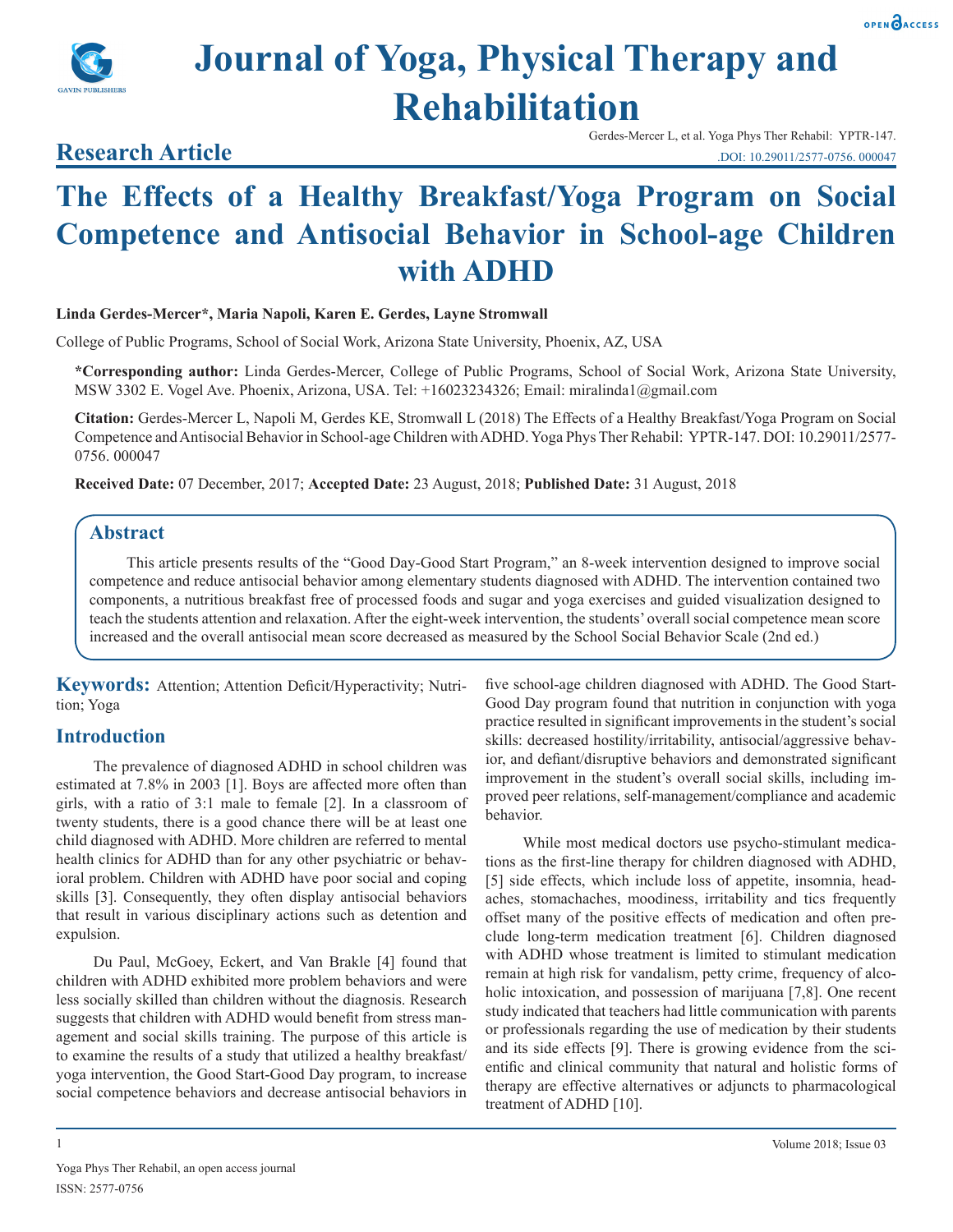#### **Benefits of Yoga and Children**

While medication and behavior therapy used together has proven to be more effective than either intervention used alone [11], even multimodal treatment does not normalize ADHD symptoms for a substantial number of children. For these reasons, it is important to develop and document the effectiveness of interventions for ADHD that can complement medication and behavioral approaches. Research has found that children on medication for ADHD can greatly benefit from a yoga practice; specifically, research shows that a particular yoga posture, forward bends, are effective because they develop concentration [12]. Yoga uses physical postures (asanas), breathing exercises (pranayama) and deep relaxation techniques to calm and strengthen the central nervous system [13]. In a study where yoga was implemented into an elementary school-based occupational therapy program, all participating children showed improvement in relaxation, organization and concentration [14].

There is growing evidence that yoga increases social skills, self-esteem, self-regulation of emotions, and decreases aggressiveness. Improving a child's self-esteem can help them manage their own attention and energy levels. (Frame, Kelly, & Bayley, 2003) [15] Children and adolescents who are diagnosed with ADHD report that some of the main problems they experience because of their ADHD are behavior related, in terms of difficulties following rules and getting along with others. Specific problems included fighting, throwing things, and yelling at teachers [16]. These students frequently used the word, "bad" to describe themselves, and began to incorporate this idea into their identities. For others, ADHD meant "getting into trouble" or feeling "Weird" [16]. A 2006 study found that children with ADHD were found to be as self-aware and as interested in school activities when compared to children without ADHD [17].

Yoga has been shown to increase children's self-esteem. A study of children in grades K-5 who participated in a yoga program found that the children developed a higher degree of selfconfidence and self-esteem; were able to relax, self-nurture and regulate emotions, and were better able to communicate and problem solve [18]. Responses from the children in the study reflect these results: "I don't just out of the blue, scream at someone, I stay calm." "I hardly ever get in trouble. I concentrate the same and my self-confidence is high and my attitude is normal." Another study of forty-eight 5th graders in a yoga training program increased emotional balance and decreased fears, feelings of helplessness and aggression [19]. Research has demonstrated that participants in yoga class improved their attitudes towards themselves and behavior towards others, vastly lowering discipline referrals [20]. Most U. S. children diagnosed with ADHD receive psychoactive medication and some receive counseling, but there are few

programs that actually teach children how to self-regulate their behavior and emotions. Yoga can help children with ADHD selfregulate their behavior and emotions, thereby increasing their selfconfidence and self-esteem.

#### **Yoga and Increased Attention**

Researchers have highlighted the difference between selective attention, which is the ability to pick out one message from several that occur simultaneously, and sustained attention, which is the ability to direct and focus on specific stimuli [21]. Research indicates that selective attention is intact in children with ADHD, however sustained attention is often impaired (DeShazo, et.al) [21]. Because the prefrontal cortex, an area of the brain critical to memory, attention focusing and higher-order motor functioning, is less mature in children with ADHD, these functions are impaired in children diagnosed with this disorder. Yoga can help children with ADHD by increasing concentration, focus and relaxation. Tomasko, [22] Peck and Kehle [23] found that elementary school children who engaged in 30 minutes of yogic practices (by following a videotaped yoga session) twice a week for three weeks increased their time on task, while their classmates' time on task remained essentially unchanged. Anantharaman and Kabir [24] reported that memory span and attention measured before and after yoga training changed positively as a result of yoga training.

Since the core issues with ADHD are attention deficit, restlessness and impulsivity, attention training through paying attention while calming the mind and body through yoga poses is an excellent approach. The nutrition and yoga intervention presented in this paper helped students learn sustained attention by developing attention skills focusing on the breath, body and emotions through yoga poses and relaxation, thus offering the student an opportunity for improved academic achievement.

#### **Benefits of Nutrition for Children with ADHD**

There is increasing evidence that many children with ADHD and behavioral problems are sensitive to one or more food components that can negatively impact their behavior. In general, diet modification plays a major role in the management of ADHD and should be considered as part of the treatment protocol [25]. Studies of the effect of nutrition on mental functions of children and adolescents with ADHD concluded that nutrition has potent effects on brain function. It was found that protein, iron, iodine, and the consumption of breakfast all impact on a child's learning capability and behavior. Moreover, recent research has identified additional, potent roles of micronutrients, such as essential fatty acids, minerals, and vitamins, in the prevention of learning and behavioral disorders [26]. In one study, over 5000 fifth-grade children completed the Harvard Youth/Adolescent Food Frequency Questionnaire over several weeks. The results found that children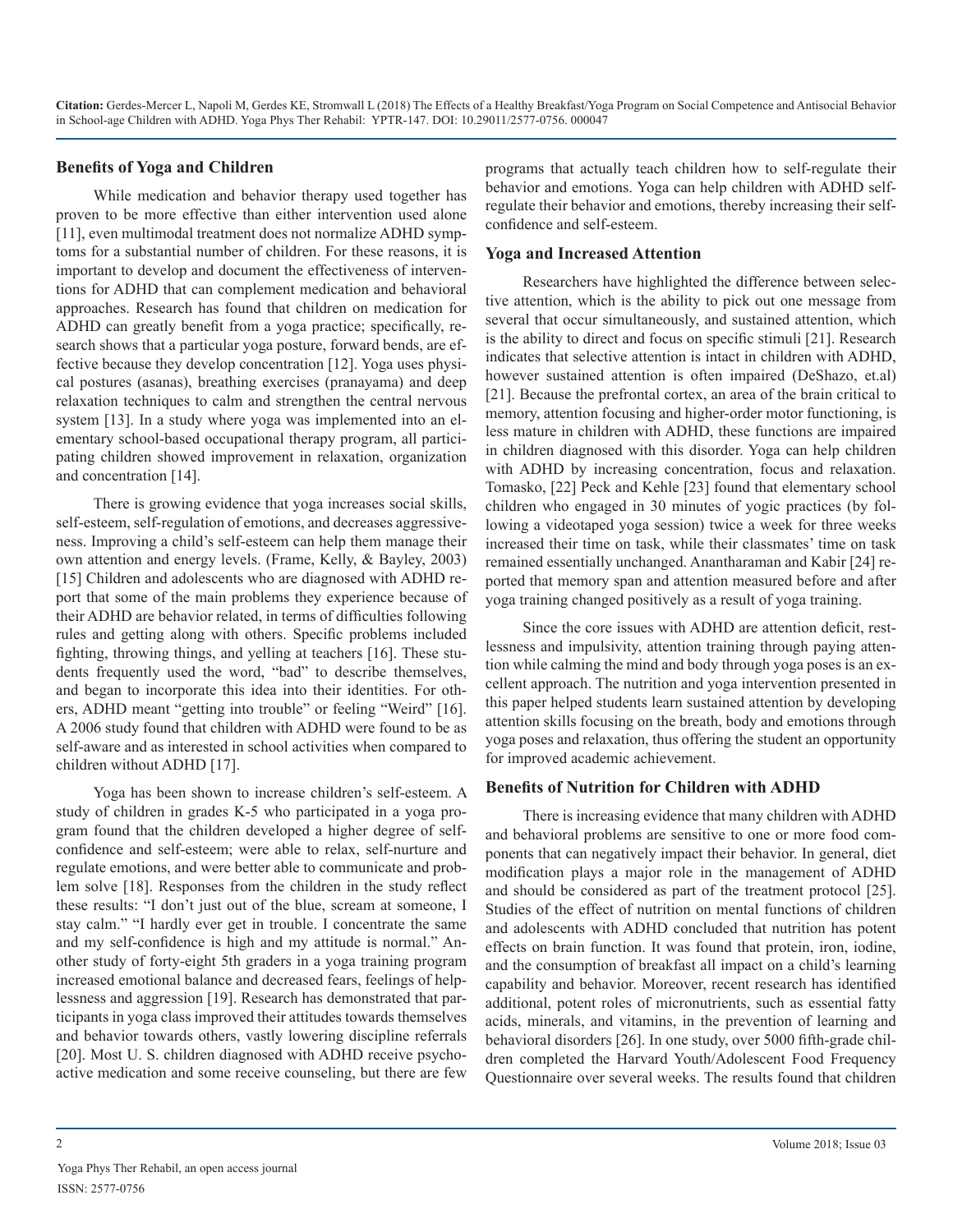who reported a higher diet quality-increased fruit and vegetable intake, whole grains, omega-3 fatty oils, fish, adequate protein, and lower intake of fats were significantly less likely to fail the school performance tests.

### **Methods**

#### **Sample**

Recent research showed that eliminating artificial food colorings from children's diets reduced hyperactivity and other symptoms of ADHD. One study showed that children's behavior significantly improved when AFC's (artificial food colorings) were removed from their diets [27]. Another study of 153 3-year olds and 144 8-9 year olds who followed an additive-free diet for one week found there was a significant increase in GHA (global hyperactivity aggregate) when the children consumed additives [28,29]. Studies focusing on the effect of sugar on ADHD children have reported mixed results. In 1985, Dr. Mark Wolraich, published the most influential study demonstrating that sugar plays no role in ADHD [30]. However, there are numerous studies that have found sugar to have negative effects on the behavior of children with ADHD. One study of hyperactive children found that, the more sugar they ate, the more destructive, aggressive and restless they became [31]. The effects of sucrose on 8 preschool children found a decrease in performance on structured testing and "inappropriate" behavior during the free play. The differences were especially significant after 45-60 minutes, concluding the rather subtle, yet significant, and time-dependent behavior effect of sucrose ingestion" [32].

A growing body of research points to nutritional deficiencies especially related to micronutrients, essential fatty acids (essential oils) and amino acids (proteins), as a contributing factor of ADHD. Research has found that hyperactive children who ate a meal high in protein did equally well and sometimes better in school than non-hyperactive kids [33]. Sorgi, Hallowell, Hutchins, & Sears, (2007) [34] found that high-doses of EPA/DHA concentrates given to children with ADHD resulted in significant improvements in behavior (inattention, hyperactivity, oppositional/behavior, and conduct disorder) The social worker in this study educated the children's parents on nutrition (healthy meals/snacks handouts were given to parents) and served the children a healthy breakfast, free of sugar and additives twice a week for eight weeks, resulting in significant improvements in the children's social skills and significant reduction of anti-social behaviors.

Social workers are in key positions to develop attention training programs such as yoga where children are focused on their body and breath, and educate teachers and parents regarding the benefits of nutrition and relaxation techniques. The social worker in this study offered children diagnosed with ADHD the opportunity to develop attention skills, increase self-esteem and self-regulation of emotions and behaviors through, yoga, relaxation exercises and eating a nutritious breakfast before starting their school day.

Students in an elementary school (approximately 650 pupils) in the Southwest were referred to the Healthy Breakfast/Yoga Program by their classroom teachers. To qualify for the Program, students had to have a documented diagnosis of ADHD. The students who participated in the program had the most referrals to the social worker for behavior problems. The teachers and parents supported the program as they were at a loss to find solutions to deal with the impulsive behavior of those students. After the referrals were made, the school social worker obtained parental permission for student participation. The parents were given handouts on healthy nutrition to use at home and were invited to attend yoga class sessions. The sample included five students; three were age 8-9, one was 7 years old, and one was 6 years old. Three of the students were enrolled in the third grade, one in the second grade, and one in first grade.

#### **The Healthy Breakfast/Yoga Program**

The Healthy Breakfast/Yoga Program ran two mornings a week for 8 weeks. After the 8 weeks, the students participated in the filming of a video showing them performing the yoga exercises. Student-participants were provided a nutritious breakfast and attended a 60-minute yoga class. (see note) Children waited their turn to retrieve and return mats clothing, food and plates during the yoga class and breakfast. At the breakfast table children were directed to focus on eating and speak in turn. (Maria, I think it would be best to leave out anything about social skills as it complicates the findings. Layne already said that it's a little difficult to sort out effects of yoga/nutrition, so adding one more thing might complicate this paper. What do you think?) The breakfast menus included the following meals: 1) Whole grain waffles with soy butter and all fruit strawberry jam; all natural organic apple juice; scrambled eggs; 2) Organic cheese melts on whole wheat toast; strawberries; rice milk; 3) All natural organic peanut butter on whole grain toast; bananas; soy milk; 4) Whole grain all natural sugar free cereals with rice milk; fruit; 5) Soy cheese omelet; sprouted grain toast with butter and all natural organic all natural strawberry jam. After breakfast student-participants attended a 60-minute yoga session.

#### **60 Minute Yoga Session**

- Children entered the classroom and retrieved their mats, blankets and yoga tie, followed by changing into their yoga clothes (10 minutes).
- Children engaged in a 30-minute yogic practice, consisting of a warm-up, yoga poses, and a cool-down period (they followed a videotaped yoga program for children).

3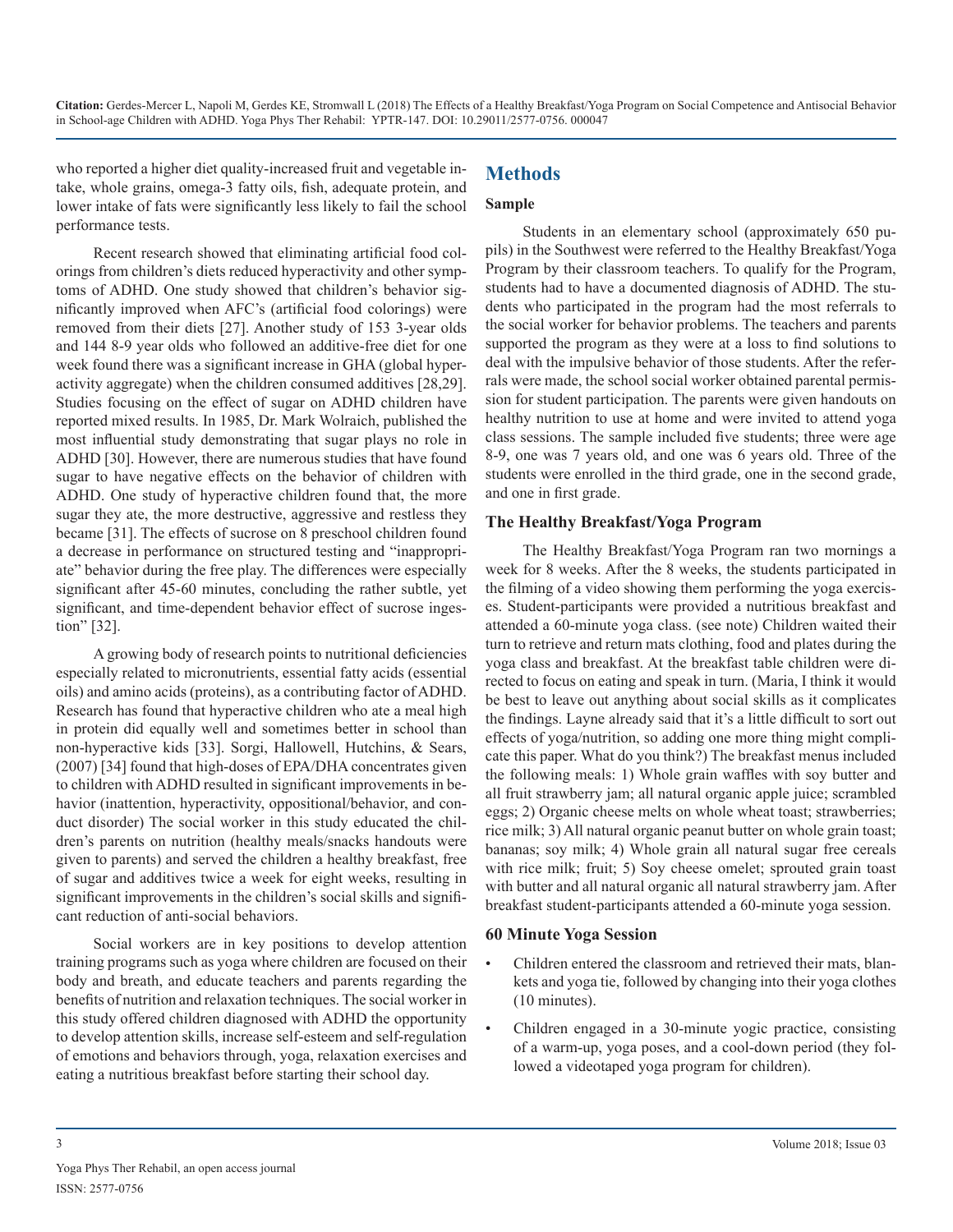- Following the yoga video, students were guided to relax using a guided visualization CD (10).
- Children put their mats and ties away and walked to the breakfast table (10 minutes).
- Children came together for breakfast (20 minutes).
- Children cleaned up after themselves following breakfast (10).

#### **Procedures**

The referring classroom teachers were asked to observe and assess their student-participants using the School Social Behavior Scales, second edition (SSBS-2). There were two assessment periods. The first assessment was one week prior to the start of the Yoga program. The second assessment occurred one week after the end of the 8-week intervention.

#### **Measure**

The SSBS-2 is standardized measure consisting of two conormed scales: Social Competence and Antisocial Behavior. The Social Competence scale includes three subscales related to prosocial behavior: Peer Relations, Self Management/Compliance, and Academic Behavior. The Antisocial Behavior scale includes three subscales: Hostile/Irritable, Antisocial-Aggressive, and Defiant/ Disruptive. Reliability of the SSBS-2 has been reported at .94-.96 for internal consistency among the six subscales (cite) and .86-94 for test-retest reliability at 1 week (cite). ata [35].

#### **Data Analysis**

We used descriptive statistics to identify the pre- and posttest raw and T mean scores. Due to our small sample size (five students) we employed the Wilcoxon signed-ranks test. The Wilcoxon is designed for two related samples or repeated measures (pre- and post-test) data. The Wilcoxon test assigns a rank to the difference in each pair of data. For example, when the difference between the pre- and post-test scores for a case is greater than zero, a rank of "+" is assigned; when the difference is less than zero a "- "is assigned. Cases in which there is no difference are omitted from consideration. The absolute differences are then ranked from smallest to largest. The problem with using the Wilcoxon on interval data is that we lose power. This means that our ability to correctly reject the null hypothesis more difficult. The end result is that we increase the likelihood of making at Type II error or wrongly accepting a null hypothesis of "No difference."

#### **Results**

Table 1presents the raw and T scores mean for the overall social competence and antisocial behavior scales. Our prediction was that the social competence raw mean score would go up and that the antisocial-behavior raw mean score would go down. In fact, the overall social competence mean score went up 12.2 points while the overall antisocial mean score went down 19.4 points. The Wilcoxon signed-ranks test was statistically significant with a p value of .04 Table 1.

|                                 | $C_0$ m p e -<br>tence Scale   petence  <br>(Pre-test) | $S$ c a l e<br>(Post-test) | Social Social Antisocial<br>$ C \text{ o } m -  Behavior  cial Be$<br>Scale (Pre-<br>test) | Antiso-<br>havior<br>Scale<br>$(P \circ st -$<br>test) |
|---------------------------------|--------------------------------------------------------|----------------------------|--------------------------------------------------------------------------------------------|--------------------------------------------------------|
| Raw Score<br>Mean and<br>Median | $M = 77.40$                                            | $M = 89.60$<br>$(+12.2)$   | $M = 103.20$                                                                               | $M = 83.80$<br>$(-19.4)$                               |
|                                 | $Md = 84.00$                                           | $Md = 91$                  | $Md = 111$                                                                                 | $Md = 74$                                              |
| T<br>Score<br>Mean              | $M = 39.2$                                             | $M = 43$<br>$(+3.8)$       | $M = 66$                                                                                   | $M = 59.4$<br>$(-6.6)$                                 |
|                                 | $Md = 41$                                              | $Md = 44$                  | $Md = 69$                                                                                  | $Md = 56$                                              |

**Table 1:** Raw and T Score Means for Overall Social Competence and Antisocial Behavior.

The T scores can be understood in the context of the norms for the general population of students that were used to norm the scales. Fifty is the mean and the standard deviation is 10. Therefore, in our sample the students' overall Social Competence Pretest T mean score of 39.2 is just over one standard deviation below the "average" for the general student population. The post-test T mean score of 43 is closer to one half of one standard deviation below the "Average," indicating real progress for the students who participated in a relatively brief 8-week (16 days) program.

The second table shows the difference in raw and T score means for the three social competence subscales: Peer Relations, Self-Management/Compliance, and Academic Behavior. The students made progress on each subscale with an average increase of 3.5 points. The Wilcoxon rank difference between the pre- and post-test scores on the social competence subscale - peer relations were statistically significant with a p value of .04. The social competence subscale - academic behavior trended toward statistical significance with a p value of .10. While the difference in the selfmanagement/compliance subscale was not statistically significant  $(p = .22)$ , the students did make measurable progress Table 2.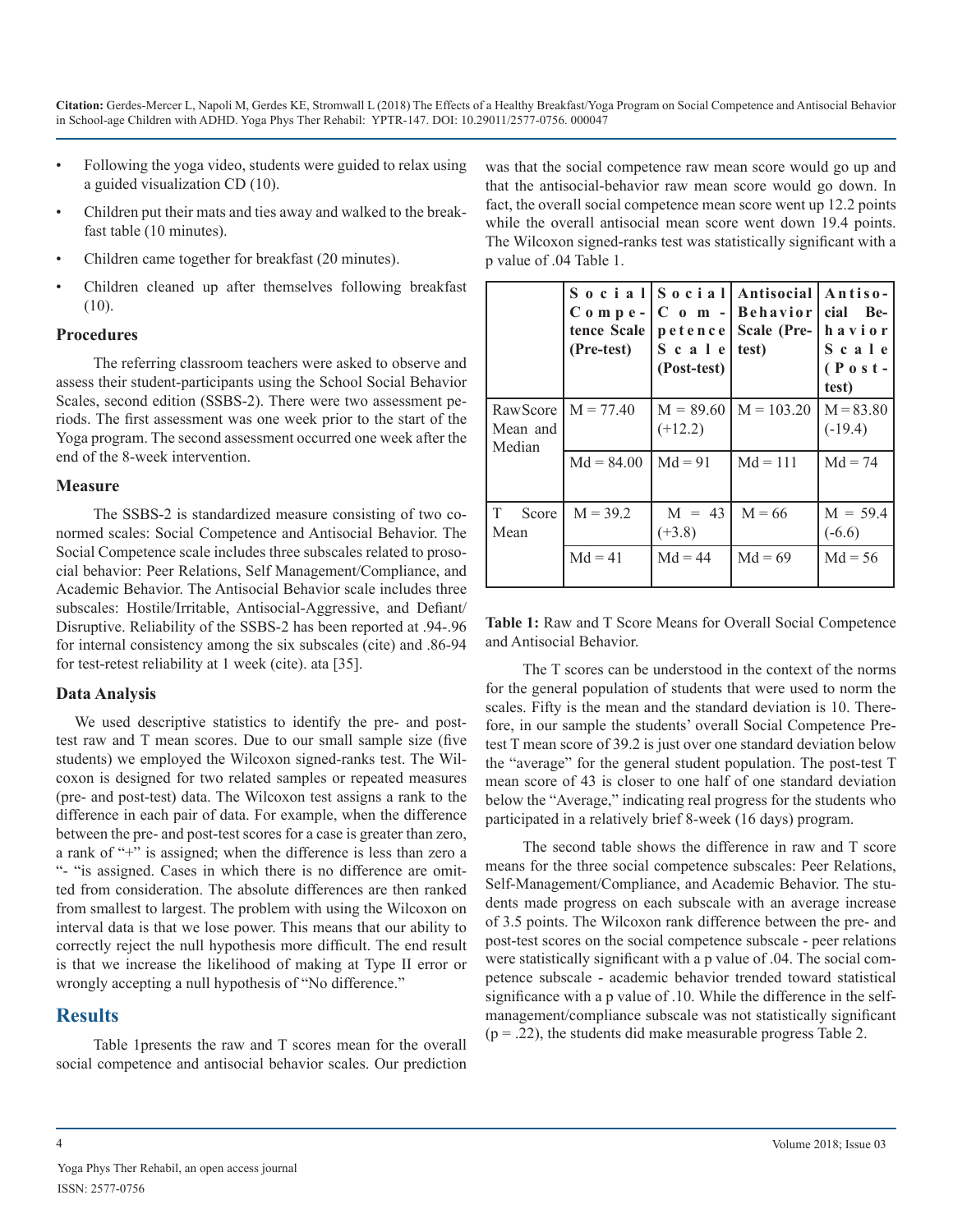| <b>Social Competence Subscales</b>             | <b>Raw Score Mean and Median</b> | <b>T</b> Score Mean |
|------------------------------------------------|----------------------------------|---------------------|
| Peer Relations (14 items) Pre-test             | $M = 36.60$                      | $M = 43.4$          |
|                                                | $Md = 39$                        | $Md = 45$           |
| Peer Relations Post-test                       | $M = 42.80 (+6.2$ points)        | $M = 48 (+ 4.6)$    |
|                                                | $Md = 41$                        | $Md = 47$           |
| Self-Management/Compliance (10 items) Pre-test | $M = 22.80$                      | $M = 36.8$          |
|                                                | $Md = 20$                        | $Md = 34$           |
| Self-Management/Compliance Post-test           | $M = 27 (+4.2 points)$           | $M = 40.4(+3.6)$    |
|                                                | $Md = 26$                        | $Md = 40$           |
| Academic Behavior (8 items) Pre-test           | $M = 18$                         | $M = 37.2$          |
|                                                | $Md = 18$                        | $Md = 37$           |
| Academic Behavior Post-test                    | $M = 19.80 (+1.8 points)$        | $M = 39.4(+2.2)$    |
|                                                | $Md = 19$                        | $Md = 38$           |

Table 2: Raw Score and T Score Means (pre and post) for Social Competence Subscales

The third table displays the difference in raw and T score means for the three antisocial subscales: Hostile/Irritable, Antisocial/ Aggressive, Defiant/Disruptive. The students decreased their post-test scores on all three subscales by an average of 5.5 points. The Wilcoxon results were not statistically significant; however, the difference in pre- and post-test scores on the defiant/disruptive subscale approached significance with a p value of .13. The hostile/irritable p value was .21; the antisocial/aggressive p value was .50. Utilizing the pre-test T mean scores, the students were more than one and a half standard deviations above the "average" student on both the hostile/ irritable and defiant/disruptive subscales; and just over one standard deviation above the average on the antisocial/aggressive subscale. The post-test T mean scores were less than one standard deviation above the average on all three subscales Table 3.

| <b>Antisocial Subscales</b>               | <b>Raw Score Mean and Median</b> | <b>T</b> Score Mean |
|-------------------------------------------|----------------------------------|---------------------|
| Hostile/Irritable (14 items) Pre-test     | $M = 47.40$                      | $M = 65.8$          |
|                                           | $Md = 51$                        | $Md = 69$           |
| Hostile/Irritable Post-test               | $M = 38.40$ (- 9 points)         | $M = 58.8(-7)$      |
|                                           | $Md = 35$                        | $Md = 56$           |
| Antisocial/Aggressive (10 items) Pre-test | $M = 27.60$                      | $M = 60.4$          |
|                                           | $Md = 30$                        | $Md = 62$           |
| Antisocial/Aggressive Post-test           | $M = 23.60$ (- 4 points)         | $M = 59(-1.4)$      |
|                                           | $Md = 23$                        | $Md = 58$           |
| Defiant/Disruptive (8 items) Pre-test     | $M = 28.20$                      | $M = 66.8$          |
|                                           | $Md = 28$                        | $Md = 67$           |
| Defiant/Disruptive Post-test              | $M = 21.80$ (- 6.4 points)       | $M = 58.6 (-8.2)$   |
|                                           | $Md = 17$                        | $Md = 52$           |

Table 3: Raw Score and T Score Means (pre and post) for the Antisocial Subscales.

In summary, after the 8 week (16 days) healthy breakfast/yoga intervention the students made progress on all six subscales. The most significant changes included their overall score in social competence, the peer relations subscale score, the academic behavior subscale score, and the defiant/disruptive subscale score.

5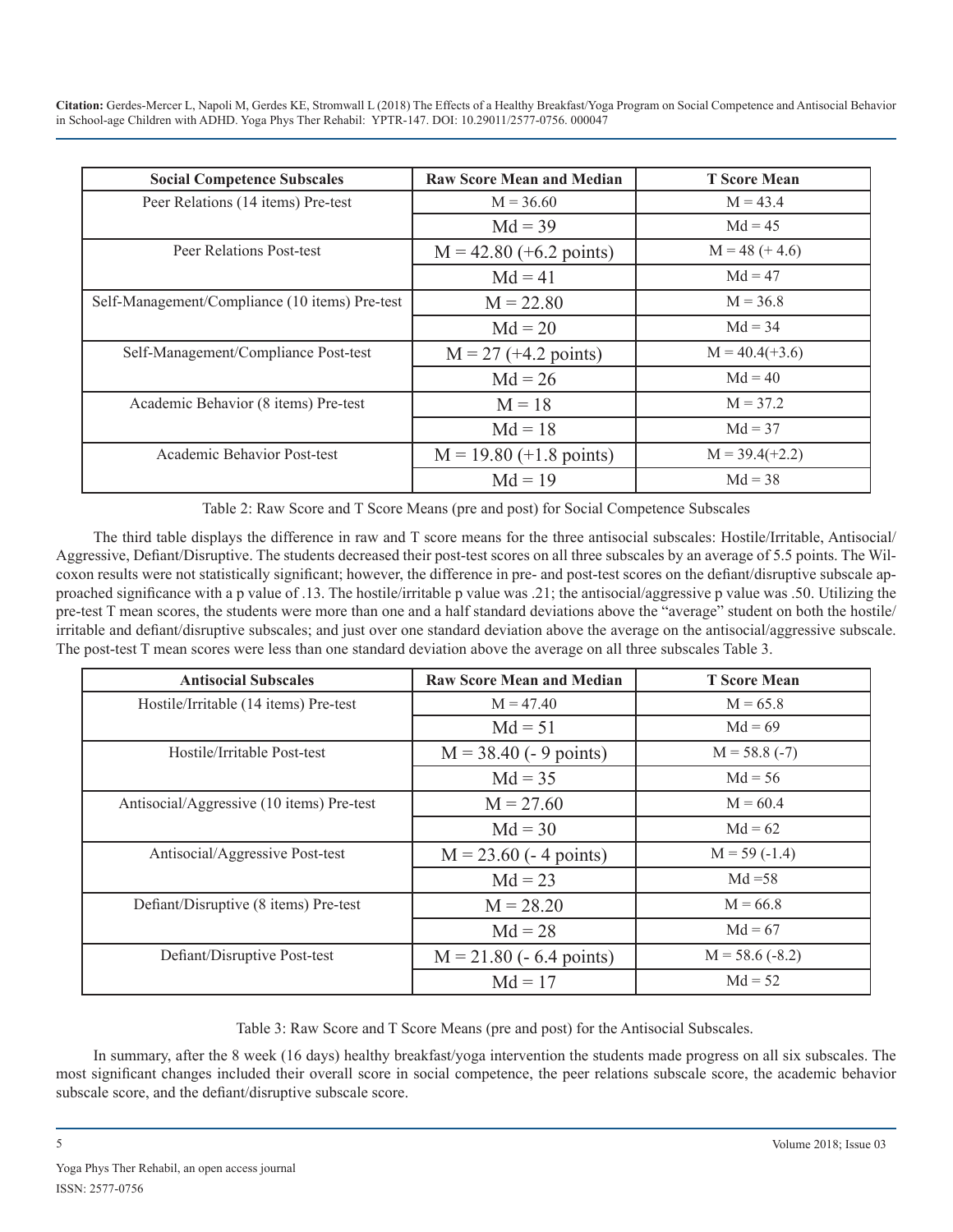#### **Future Research**

Although the results of the present study had a positive result, the sample was small and the power is low which may explain the lack of statistical significance. In addition, in the future the researcher needs to disentangle the effects of breakfast versus yoga practice as the effects on not eating before yoga can impact the student's performance.

#### **Discussion**

This study aimed to evaluate the Effects of a Healthy Breakfast/Yoga Program on social competence and antisocial behavior in school-age children with ADHD. Results from the School Social Behavior Scales found that students improved peer relations, self management/compliance and academic behavior. Although there were no specific measures for attention, the fact that students were able to regulate impulsive behavior indicates that skills utilized in the intervention, focusing, paying attention to the breath and body helped with self regulating behavior resulting in a decrease in behavior problems. In addition, students were not stimulated by food additives which may have added to their ability to remain calm and pay attention.

Offering students opportunities to have more control over their lives by developing the tools to manage their personal, school and home environment cannot be underestimated. When students are able to experience a sense of mastery in their lives they are less likely to develop a sense of learned helplessness setting the stage for life long dependency. In addition, the cost to parents and schools dealing with a child diagnosed with ADHD is astronomical when behavior is out of control causing aggression, property damage and administrative costs during and after school to deal with discipline.

Social workers are in a key position to develop programs for students and train other school personnel in yoga. Simple poses can be offered in physical education classes and in the primary classroom with little training. In addition, working with the district school lunch program in providing nutritious breakfasts and lunch can be beneficial not only to children with behavior problems, but all children minimizing the effects of allergies; "Sugar highs" and depletion of the immune system, all affected by poor nutrition. The current program offers healthy solutions to the nationwide problem of student discipline facing schools today while empowering students to gain control over their lives setting the stage for personal and academic success.

#### **References**

Center for Disease Control (2005) Mental health in the United States: Prevalence of diagnosis and medication treatment for attention-deficit/ [hyperactivity disorder --- United States, 2003. Morbidity and Mortality](https://www.cdc.gov/mmwr/preview/mmwrhtml/mm5434a2.htm)  [Weekly Report 54: 842-847](https://www.cdc.gov/mmwr/preview/mmwrhtml/mm5434a2.htm).

- 2. [Comings DE, Chen JH, Blum K, Men Gucci JF, Blum SH, et al. \(2005\)](http://europepmc.org/abstract/med/16375770)  Neurogenetic interactions and aberrant behavioral co-morbidity of at[tention deficit hyperactivity disorder \(ADHD\): dispelling myths. Theo](http://europepmc.org/abstract/med/16375770)[retical Biology and Medical Modellin 2](http://europepmc.org/abstract/med/16375770)*.*
- 3. [Hampel P, Manhal S, Roos T Desman C \(2008\) Interpersonal coping](http://journals.sagepub.com/doi/abs/10.1177/1087054707299337)  among boys with ADHD. Journal of Attention Disorders 11: 427-436*[.](http://journals.sagepub.com/doi/abs/10.1177/1087054707299337)*
- 4. [DuPaul GJ, McGoey KE, Eckert TL, Van Brake JV \(2001\) Preschool](https://www.ncbi.nlm.nih.gov/pubmed/11349694)  children with ADHD: impairments in behavioral, social and school [functioning. Journal of the American Academy of Child and Adolescent](https://www.ncbi.nlm.nih.gov/pubmed/11349694)  [Psychiatry 40: 508-515](https://www.ncbi.nlm.nih.gov/pubmed/11349694)*.*
- 5. [Krisanaprakornkit T, Witoonchart C, Ngamjarus C, Piyahatkul N \(2007\)](https://www.ncbi.nlm.nih.gov/pubmed/20556767)  Meditation therapies for attention deficit/hyperactivity disorder. Co[chrane Database of Systematic Reviews](https://www.ncbi.nlm.nih.gov/pubmed/20556767)*.*
- 6. *Rabiner D (2004) Helping Parents, Professionals and Educators stay informed about new New research on ADHD., Attention Research Update.*
- 7. [Virtue J \(2007\) Nutrtition as an ADHD alternative treatment: help is as](https://www.boxingscene.com/nutrition/16826.php)  close as the kitchen*.*
- 8. [Ghuman JK, Ginsburg GS, Subramaniam G \(2001\) Psycho stimulants](https://www.jaacap.org/article/S0890-8567(09)60681-X/abstract)  in preschool children with ADHD: clinical evidence from a develop[mental disorders institution. Journal of the American Academy of Child](https://www.jaacap.org/article/S0890-8567(09)60681-X/abstract)  [and Adolescent Psychiatry 40: 516-52](https://www.jaacap.org/article/S0890-8567(09)60681-X/abstract)4*.*
- 9. [Lien MY, Carlson JS, Hunter-Oehmke S, Knapp KA \(2007\) A Pilot](http://citeseerx.ist.psu.edu/viewdoc/download?doi=10.1.1.894.1823&rep=rep1&type=pdf) investigationof teachers' perceptions of psychotropic drug [use in schools. Journal of Attention Disorders 11: 172-17](http://citeseerx.ist.psu.edu/viewdoc/download?doi=10.1.1.894.1823&rep=rep1&type=pdf)8*.*
- 10. [Arias A, Steinberg K, Banga A, Trestman RL \(2006\) Systematic Re](https://www.ncbi.nlm.nih.gov/pubmed/17034289)view of the efficacy of meditation techniques as treatments for medical [illness. Alternative and Complementary Medicine 12: 817-83](https://www.ncbi.nlm.nih.gov/pubmed/17034289)2*.*
- 11. *Hahler EM (2008) Evidence-based treatment for school-aged children with attention deficit/hyperactivity disorder. Term paper: review, course: PSY-6413, Universite de Montreal.*
- 12. [Haffner J, Roos J, Goldstein N, Parzer P, Resch F \(2006\) Zeitschrift fur](https://www.hogrefe.de/produkte/zeitschriften/zeitschrift-fuer-kinder-und-jugendpsychiatrie-und-psychotherapie)  Kinder und Jugenpsychiatrie und Psychotherapie 24: 37-47*[.](https://www.hogrefe.de/produkte/zeitschriften/zeitschrift-fuer-kinder-und-jugendpsychiatrie-und-psychotherapie)*
- 13. [Yardi N \(2001\) Yoga for control of epilepsy. Seizure 10: 7-1](https://www.ncbi.nlm.nih.gov/pubmed/11181093)2*.*
- 14. *Wolraich ML, LeFever GB, McKeown RE, Lesesne C, Visser S (2004) Studies of the prevalence of ADHD in elementary school students: A CDC collaborative project. Paper presented at the annual meeting of the Children and Adults with Attention-Deficit/Hyperactivity Disorder, Renaissance Nashville Hotel and Nashville Convention Center, Nashville, TN.*
- 15. [Frame K, Kelly L, Bayley E \(2003\) Increasing perceptions of self-worth](https://sigmapubs.onlinelibrary.wiley.com/doi/abs/10.1111/j.1547-5069.2003.00225.x)  in preadolescents diagnosed with ADHD. Journal of Nursing Scholar[ship 35: 225-229](https://sigmapubs.onlinelibrary.wiley.com/doi/abs/10.1111/j.1547-5069.2003.00225.x)*.*
- 16. *Kendall J, Hatton D, Beckett A, et al. (2003) The experiences of children and adolescents living with ADHD were reflected in 6 themes. Advanced Nursing Science 26: 114-130.*
- 17. [Klimkeit E, Graham C, Lee P, Morling M, Russo d, Tonge B \(2006\)](https://www.ncbi.nlm.nih.gov/pubmed/17085628)  Children should be seen and heard. Self-Report of feelings and be[haviors in primary-school-age children with ADHD: 181-19](https://www.ncbi.nlm.nih.gov/pubmed/17085628)1*.*
- 18. *[Buckenmeyer J, Freitas D \(2007\) Factors affecting student achieve](https://www.cdc.gov/mmwr/preview/mmwrhtml/mm5434a2.htm)ment and related Behaviors. Summary and Conclusions of research*